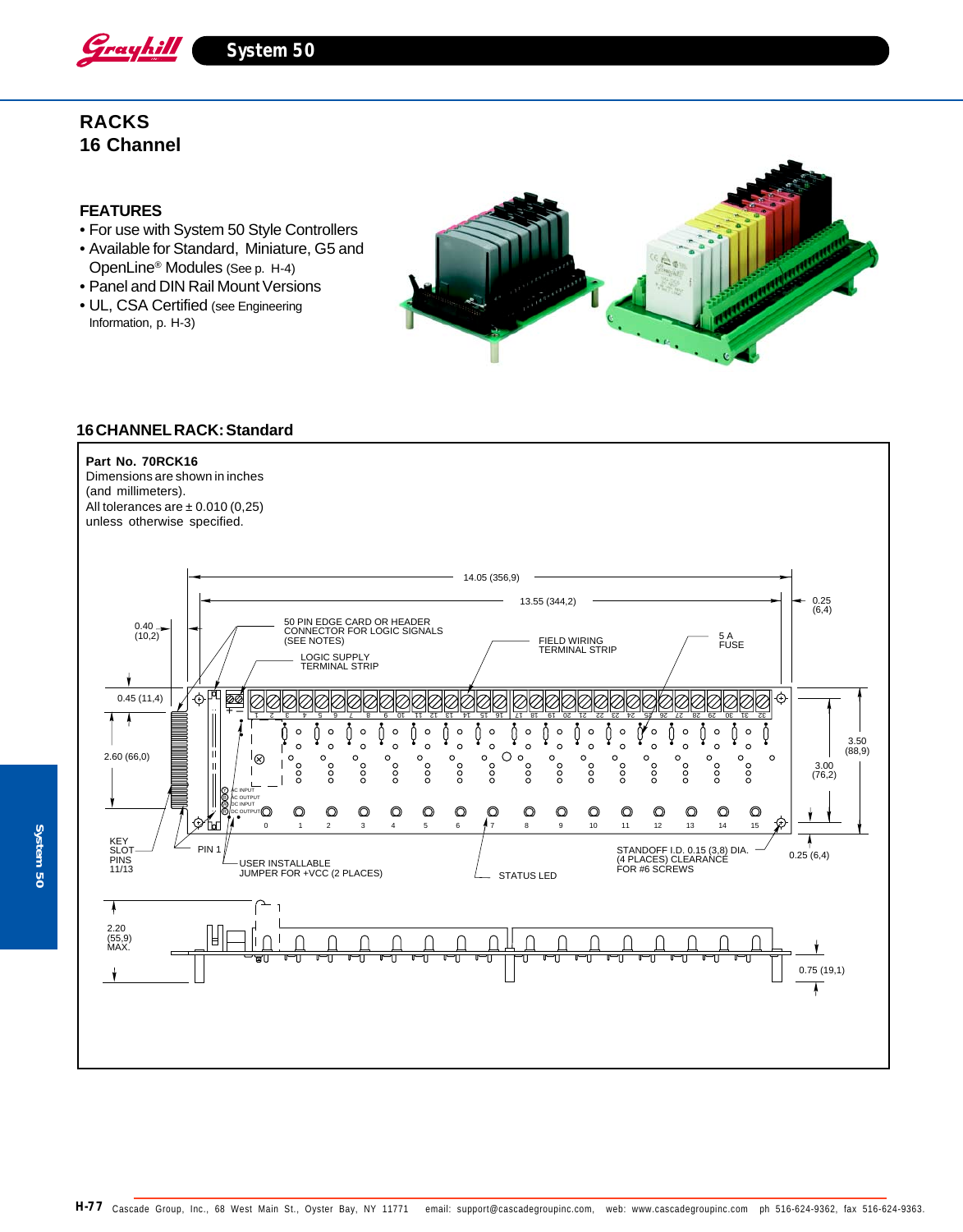Grayhill

### **16 CHANNEL RACK: Miniature**



## **16 CHANNEL RACK: G5**

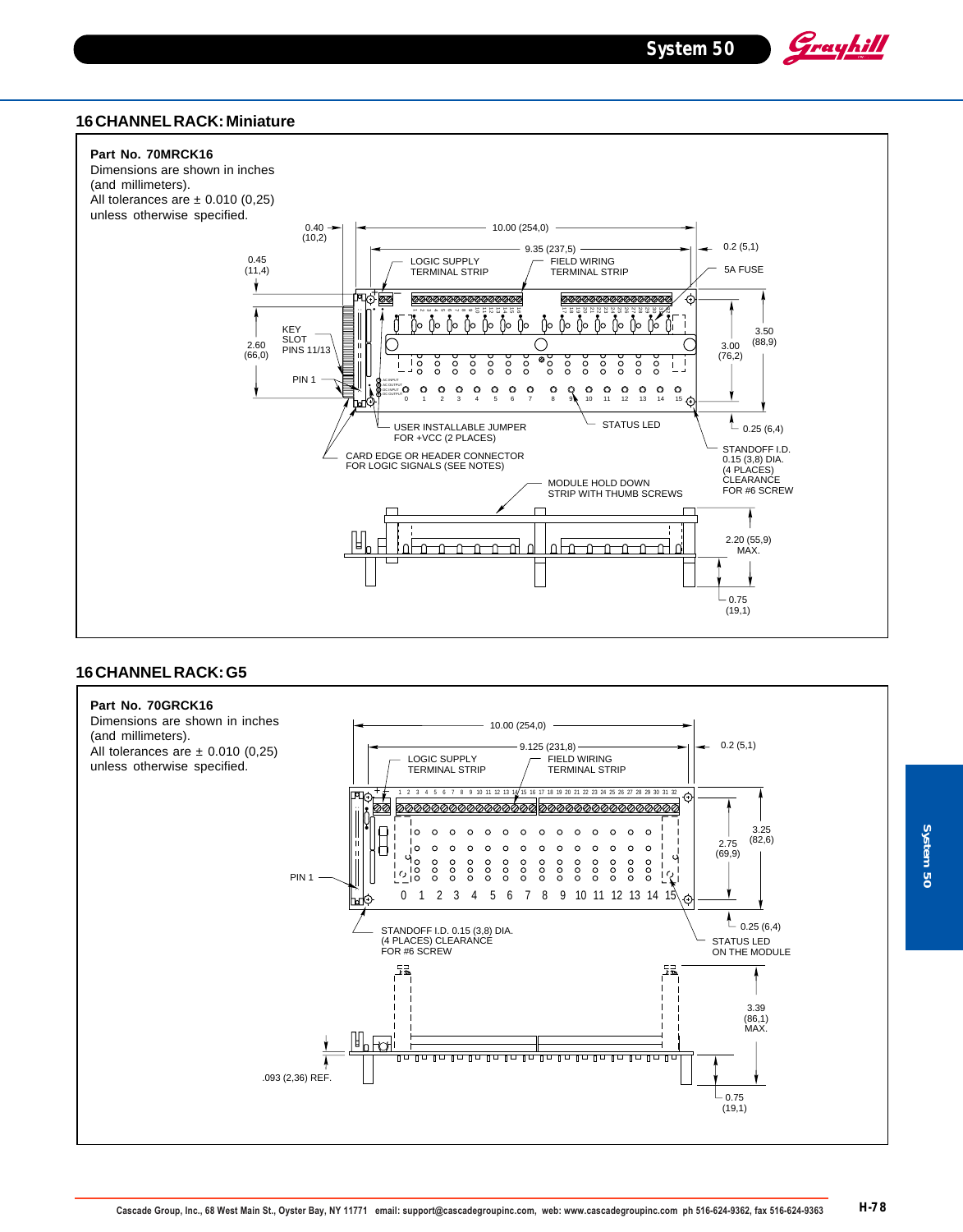

### **16 CHANNEL RACK: G5 Control and Field Connection Terminal Blocks**



### **16 CHANNEL RACK: G5 Channel-to-Channel Isolation**

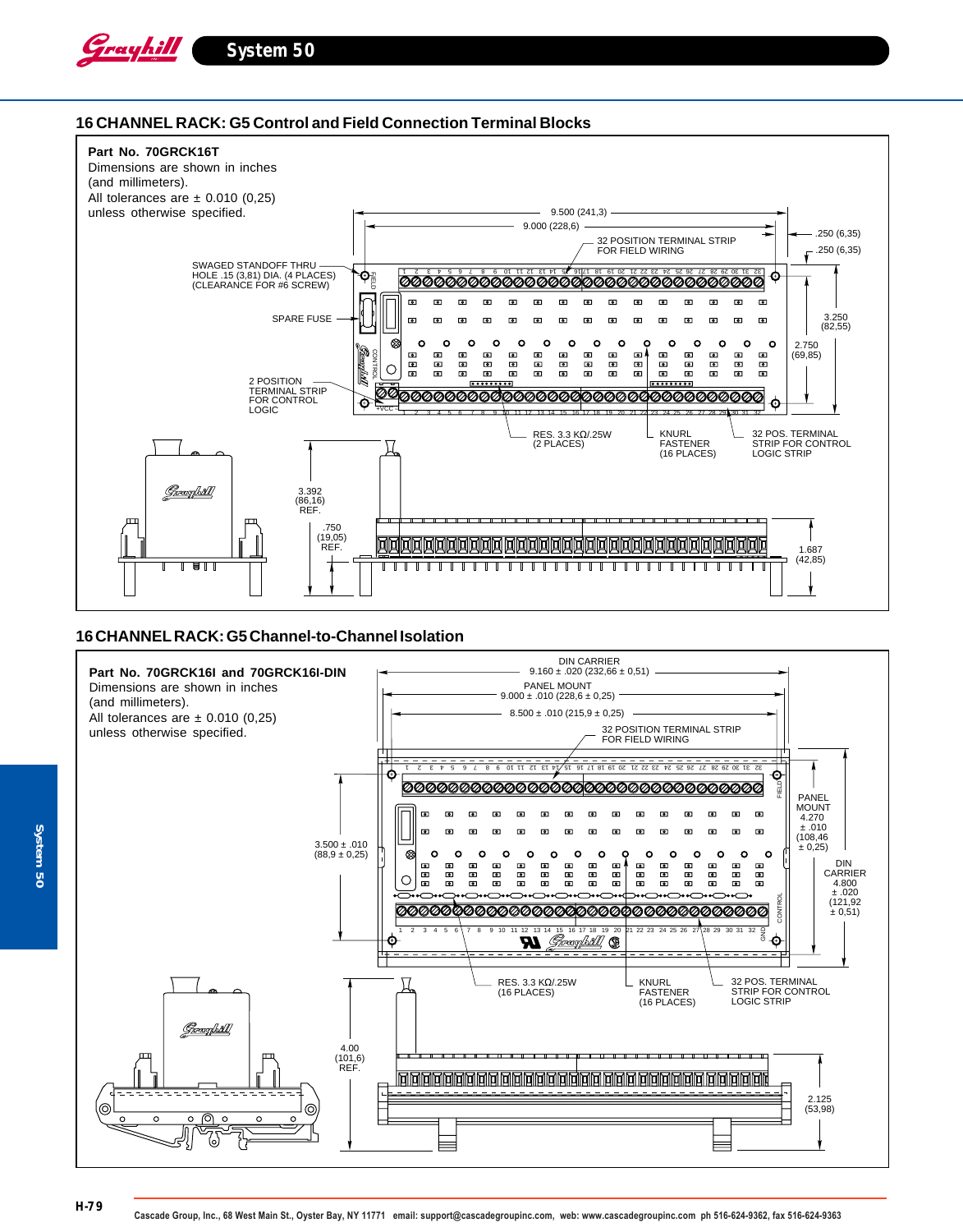Grayhill

### **16 CHANNEL RACK: OpenLine® for System 50**



### **16 CHANNEL RACK: OpenLine® w/ DIN Rail Mount for System 50**